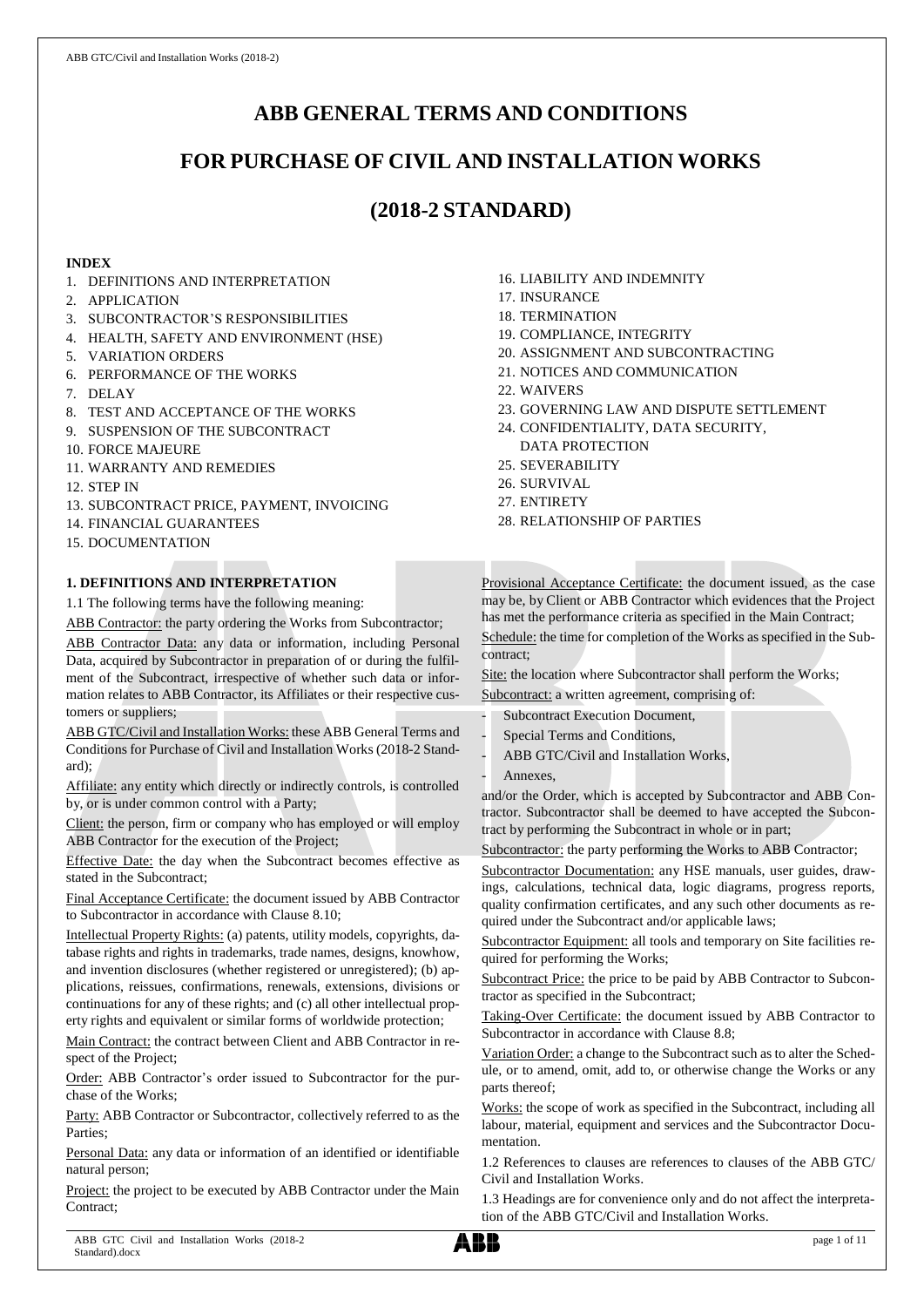## **2. APPLICATION**

2.1 The Subcontract, including the ABB GTC/Civil and Installation Works, shall be the exclusive terms and conditions which shall govern the contractual relationship between ABB Contractor and Subcontractor.

2.2 No terms or conditions delivered with or contained in Subcontractor's quotations, acknowledgements, acceptances, specifications or similar documents shall form part of the Subcontract, and Subcontractor waives any right which it might have to rely on such terms or conditions.

2.3 Any amendments to the Subcontract shall be agreed in writing.

## **3. SUBCONTRACTOR'S RESPONSIBILITIES**

## 3.1 Subcontractor shall perform the Works:

3.1.1 in accordance with the applicable laws and regulations, including but not limited to statutes, ordinances, permits or approvals (collectively the Applicable Laws) of any federal, state, local or other authority or labour union applicable to the Works, and shall keep ABB Contractor indemnified against all penalties and liabilities for non-compliance with any such Applicable Laws. To the extent that such regulations are advisory rather than mandatory, the standard of compliance to be achieved by Subcontractor shall be in compliance with generally accepted best practice of the relevant industry. The Schedule and the Subcontract Price may be adjusted to take account of any increase or decrease in cost or delay resulting from a change in the Applicable Laws which materially affects Subcontractor in the performance of its obligations under the Subcontract, provided however that adjustments relevant to the performance of the Works are obtained by ABB Contractor from Client under the Main Contract;

3.1.2 in accordance with the Subcontract and ABB Contractor instructions;

3.1.3 free from defects and from any rights of third parties;

3.1.4 on the dates specified in the Schedule;

3.1.5 as per bill of quantities specified in the Subcontract; and

3.1.6 by skilled, experienced and competent engineers, foremen and labour, hired in numbers necessary for the proper and timely performance of the Works.

3.2 Subcontractor shall not substitute or modify any of the Works or make any changes to the Works without ABB Contractor's prior written approval.

3.3 Subcontractor shall carry out and be responsible for the Works. If during the approval procedure ABB Contractor/Client requires any modifications of the submitted design in the frame of the completeness and functionality of the Works, such modifications shall be deemed included in the Subcontract Price. Subcontractor shall prepare drawings, calculations, patterns, models, and other Subcontractor Documentation in sufficient detail to meet all Applicable Laws and regulatory approvals and to provide ABB Contractor and Client and other persons concerned with sufficient information to install, maintain and otherwise use the Works.

3.4 Subcontractor shall satisfy itself as to all specifics of the Site and all other aspects of the Project insofar as they affect the Works or the performance of the Subcontract. Subcontractor shall also satisfy itself as to the means of access to the Site, the accommodation and telecommunication equipment which may be required, the extent and nature of work, which specific kind of labour, material, equipment and services are required and available for performing the Works and whether Subcontractor has reasonably considered all such aspects in the Subcontract Price, including but not limited to temporary power and water supply and sufficient storage area, for which Subcontractor shall be responsible.

3.5 Subcontractor's failure to examine the Site or obtain information required shall not relieve Subcontractor neither from the responsibility of estimating properly the costs of performing the Works, nor from the responsibility for additional costs arising out of or in connection with

such omission, nor from the responsibility for the performance of the Subcontract. Neither ABB Contractor nor Client assumes any responsibility whatsoever concerning the sufficiency or accuracy of such investigations, the records thereof, or of any interpretations set forth. Neither ABB Contractor nor Client offers any guarantee or warranty, either expressed or implied, that the conditions indicated by such investigations, or the records thereof, are representative of conditions existing throughout the Site. Subcontractor understands and expressly acknowledges that unforeseen developments may occur and that conditions different from those indicated may be encountered.

3.6 Subcontractor is deemed to have examined and taken into consideration all relevant conditions, risks, contingencies, legal requirements, necessary schedules, drawings and plans and all other circumstances which may affect the performance of the Works or its obligations under the Subcontract, and to have obtained all additional information and details which Subcontractor requires for the performance of the Subcontract. ABB Contractor shall not bear any costs or losses due to Subcontractor's failure to obtain such information.

3.7 Subcontractor shall give all notices and obtain and pay for all permits, visas, licenses and fulfil all other requirements necessary for performing the Works.

3.8 Subcontractor shall hire and provide sufficient number of competent, experienced and/or certified personnel for the performance of the Works. Subcontractor shall hire competent representatives to supervise the provision of the Works at Site and shall give notice to ABB Contractor about the names of such representatives. Upon ABB Contractor's request Subcontractor shall remove forthwith any person who, in the opinion of ABB Contractor, misconducts or is incompetent or negligent. Any person so removed shall be replaced within fifteen (15) calendar days by a competent substitute. Subcontractor shall bear all costs relating to such removal.

3.9 Subcontractor shall have available all Subcontractor Equipment and shall not remove such Subcontractor Equipment from Site without ABB Contractor's prior written approval.

3.10 Subcontractor shall access the Site only with ABB Contractor's prior written approval. ABB Contractor shall grant Subcontractor access to the respective portions of the Site (as may be required in accordance with the Schedule) to enable Subcontractor to perform its obligations under the Subcontract. Subcontractor shall not carry out any work activity on Site without ABB Contractor first reviewing Risk Reduction and Method Statement specified in Clause 4.1.

3.11 Subcontractor shall pay and be responsible for the suitability and availability of access routes to the Site as well as for any special or temporary rights of way required for access to the Site and performance of the Subcontract. Subcontractor shall take precautions to keep all public or private roads or tracks clear of any spillage or droppings from its traffic. Subcontractor shall immediately clear all such spillage or droppings at its expense.

3.12 Subcontractor bears the risk of loss of or damages to the Works until issuance of the Provisional Acceptance Certificate or six (6) months from issuance of the Taking-Over Certificate, whichever occurs first. Notwithstanding the foregoing, Subcontractor shall be responsible for any loss of or damages to the Works caused by Subcontractor thereafter.

3.13 Subcontractor shall properly cover up and protect until issuance of the Taking-Over Certificate any portion of the Works which is exposed to loss or damage due to weather or other causes and shall take every reasonable precaution to protect such portion of the Works.

3.14 Subcontractor shall co-operate with ABB Contractor to schedule and perform the Works so as to avoid conflict or interference with work performed by other parties at Site.

3.15 If the performance of the Works depends on provision of equipment or execution of works by ABB Contractor, Client or third parties, Subcontractor shall, prior to proceeding with the affected part of the

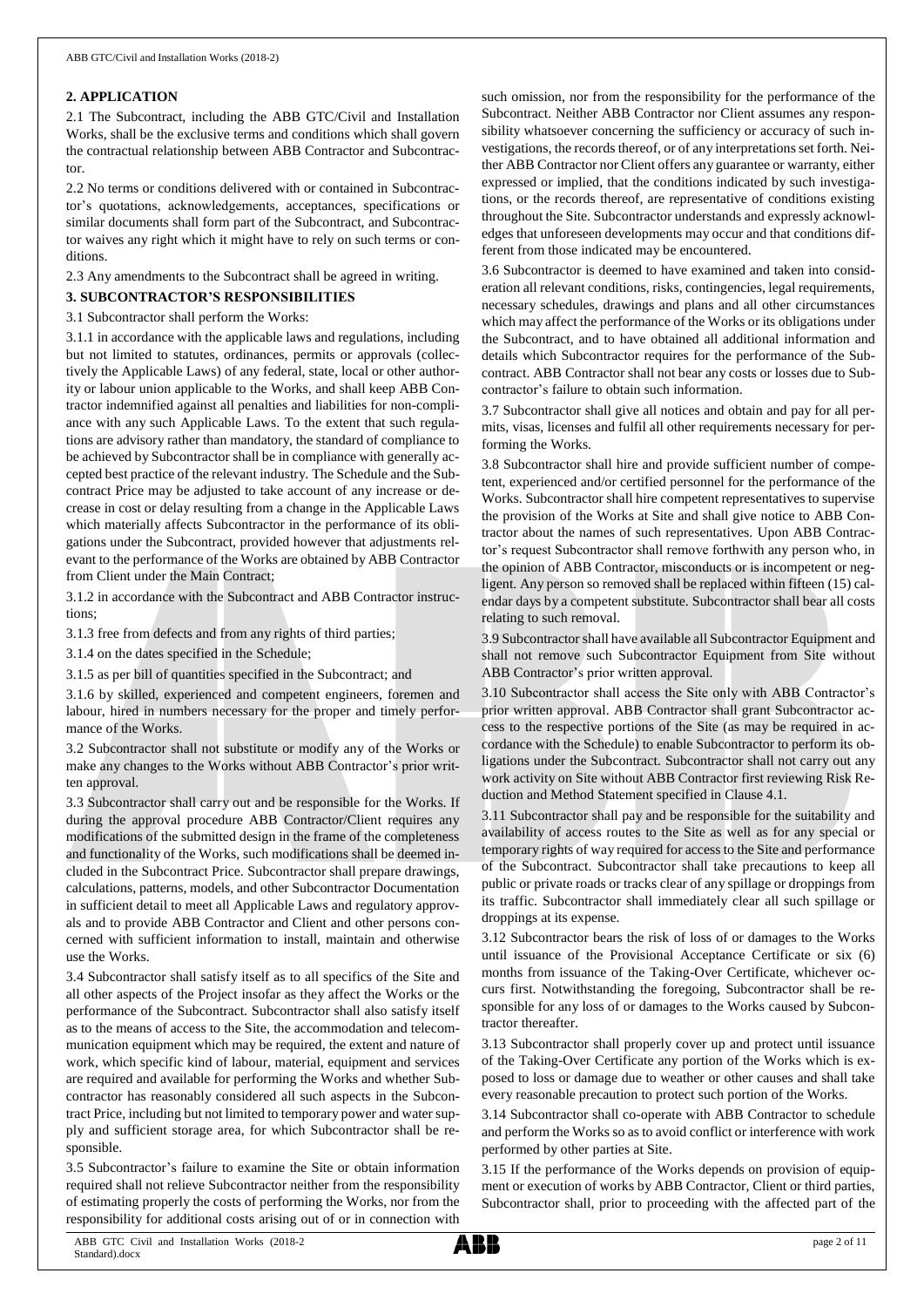Subcontract, promptly report in writing to ABB Contractor any apparent discrepancies or defects in equipment or execution of work or material. Otherwise such equipment or execution of works shall be deemed accepted by Subcontractor.

3.16 Subcontractor shall be responsible for handling of materials and equipment supplied by ABB Contractor. This includes unloading and loading at the Site stores, store keeping and transportation within the Site. Subcontractor shall at its own expense provide store buildings and fence around the storage area and maintain a suitable store recording system. The stores shall be open at all times for inspection by ABB Contractor or Client. Upon arrival of materials or equipment on Site, Subcontractor shall perform an inspection and record any defects and deficiencies on the receipt, otherwise, materials and equipment shall be deemed received in good order and condition. From this moment such materials and equipment shall be deemed handed over and in the custody of Subcontractor. Any loss or damage shall be immediately reported to ABB Contractor. Subcontractor shall be responsible for the security measures at Site and bears the risk of loss or damage of anything brought to Site by Subcontractor, and all material and equipment unloaded by Subcontractor.

3.17 Upon ABB Contractor's request, Subcontractor shall remove without undue delay any material, equipment, scaffolding, debris etc. arising from the performance of the Works.

3.18 Before issuance of the Taking-Over Certificate, Subcontractor shall clean the Site to the satisfaction of ABB Contractor.

3.19 If any portion of the Works is covered or otherwise made inaccessible contrary to the request of ABB Contractor or to the Subcontract, such portion shall, upon request of ABB Contractor, be uncovered for ABB Contractor's inspection and thereafter be covered again, all at Subcontractor's costs. If any portion of the Works has been covered or otherwise made inaccessible which ABB Contractor has not specifically requested to inspect prior to being covered, ABB Contractor reserves the right to inspect and Subcontractor shall uncover such Work. If such Work is found to be in accordance with the Subcontract, the reasonable direct costs of uncovering and covering shall, after issuance of a Variation Order, be to the account of ABB Contractor. If such Work is found not to be in accordance with the Subcontract, Subcontractor shall bear such costs.

3.20 Subcontractor shall be responsible for any activities performed by its employees in relation to the Subcontract. In particular:

3.20.1 Subcontractor assumes full and exclusive responsibility for any occupational accident or disease occurred to its employees in relation to the Subcontract;

3.20.2 the Parties agree that the Subcontract does not imply any employment relationship between ABB Contractor and Subcontractor, or between ABB Contractor and Subcontractor's employees assigned to the performance of the Subcontract. ABB Contractor shall remain free of any responsibility or liability for labour, social security or taxes with respect to Subcontractor and its employees assigned to the performance of the Subcontract;

3.20.3 Subcontractor shall hire in its own name all employees required to perform the Subcontract, who shall under no circumstances act as ABB Contractor's employees;

3.20.4 Subcontractorshall be solely and exclusively responsible for any claims and/or lawsuits filed by its employees and shall, without limitation, defend, indemnify and hold harmless ABB Contractor from any claim, proceeding, action, fine, loss, costs, damages and expenses arising out of or relating to any such claims and/or lawsuits, and any noncompliance with Applicable Laws. Subcontractor undertakes to appear in court at its own costs if requested by ABB Contractor, acknowledging its status as sole and exclusive employer, and to provide ABB Contractor with all requested documentation necessary to ensure proper legal defence of ABB Contractor in court;

3.20.5 ABB Contractor is authorized to make any payments due to Subcontractor's employees performing the Subcontract, in order to avoid lawsuits, liens or encumbrances. Such payments may be made through withholding Subcontractor's credits, offsetting or in any other way. Subcontractor shall provide any support requested by ABB Contractor with regard to such payments and indemnify ABB Contractor for any payments made.

## **4. HEALTH, SAFETY AND ENVIRONMENT (HSE)**

4.1 Subcontractor shall comply and ensure compliance by any of its employees with all (i) applicable laws, industry standards and good engineering practice relating to health, safety and environment, personnel and the Works and Site (collectively referred to as HSE Applicable Laws), (ii) ABB Code of Practice for Safe Working, Project HSE Plan, Risk Evaluation and Management, Risk Reduction and Method Statement, List of HSE Specifications, (iii) ABB Contractor's and Client's instructions concerning HSE at Site, foregoing (i) to (iii) collectively referred to as HSE Requirements, as specified in the Special Terms and Conditions.

4.2 Subcontractor's compliance with HSE Requirements requires the active participation of all levels of Subcontractor's management and supervision. Subcontractor shall appoint and keep assigned during the entire performance of the Works certified HSE Manager and Site Manager, who are to be approved by ABB Contractor. Upon Effective Date, Subcontractor shall provide evidence to ABB Contractor of the HSE Manager's and Site Manager's professional HSE certification accredited by a reputable industry body. The HSE Manager and Site Manager shall have responsibility and authority for co-ordinating implementation of the Project HSE Plan. The HSE Manager and Site Manager shall have a direct line of communication to ABB Contractor's representative.

4.3 Subcontractor shall allocate sufficient and qualified HSE resources to satisfy its obligations with regard to HSE. Resources allocation shall be reviewed periodically by Subcontractor and shared with ABB Contractor to ensure HSE Requirements can be met. Subcontractor shall ensure that all its personnel working on Site have received relevant training and introduction before being allowed to work on Site. Subcontractor shall have qualified HSE engineers, officers and advisors at senior level to support the line management throughout the entire performance of the Works. Subcontractor shall immediately remove from Site any person who, in ABB Contractor's opinion, fails to comply with any HSE Requirements.

4.4 Regular HSE meetings shall be held between ABB Contractor and Subcontractor personnel as per a meeting schedule to be agreed upon, and upon reasonable ABB Contractor request. Subcontractor shall also hold regular HSE meetings involving line management and employees' representatives. The minutes of all the meetings shall be recorded and be available promptly for review by ABB Contractor upon written request. In addition to these regular meetings, ad-hoc meetings shall be organized by Subcontractor, for specific design, construction or installation issues, to address risk identification and risk assessment related to the activity and/or related to the potential consequence on the Project.

4.5 Subcontractor shall perform daily monitoring of Site activities by Site supervisory personnel as an integral part of the Works. Informal daily Site tours shall be conducted regularly during each shift to ensure all activities comply with the agreed method statement as referred to in the Special Terms and Conditions. Subcontractor shall actively participate in all ABB HSE forums, meetings, inspections and initiatives.

4.6 Subcontractor shall be solely responsible for the health and safety of all its employees at Site and shall immediately advise ABB Contractor and the relevant authority, if so required, of the occurrence of any accident, incident or near-miss on or about the Site or otherwise in connection with the performance of the Works. Within twenty four (24) hours after the occurrence of any such accident, incident or near-miss, Subcontractor shall furnish ABB Contractor with a written report, which shall be followed within fourteen (14) calendar days by a final report. Subcontractor shall also provide such a report to the appropriate

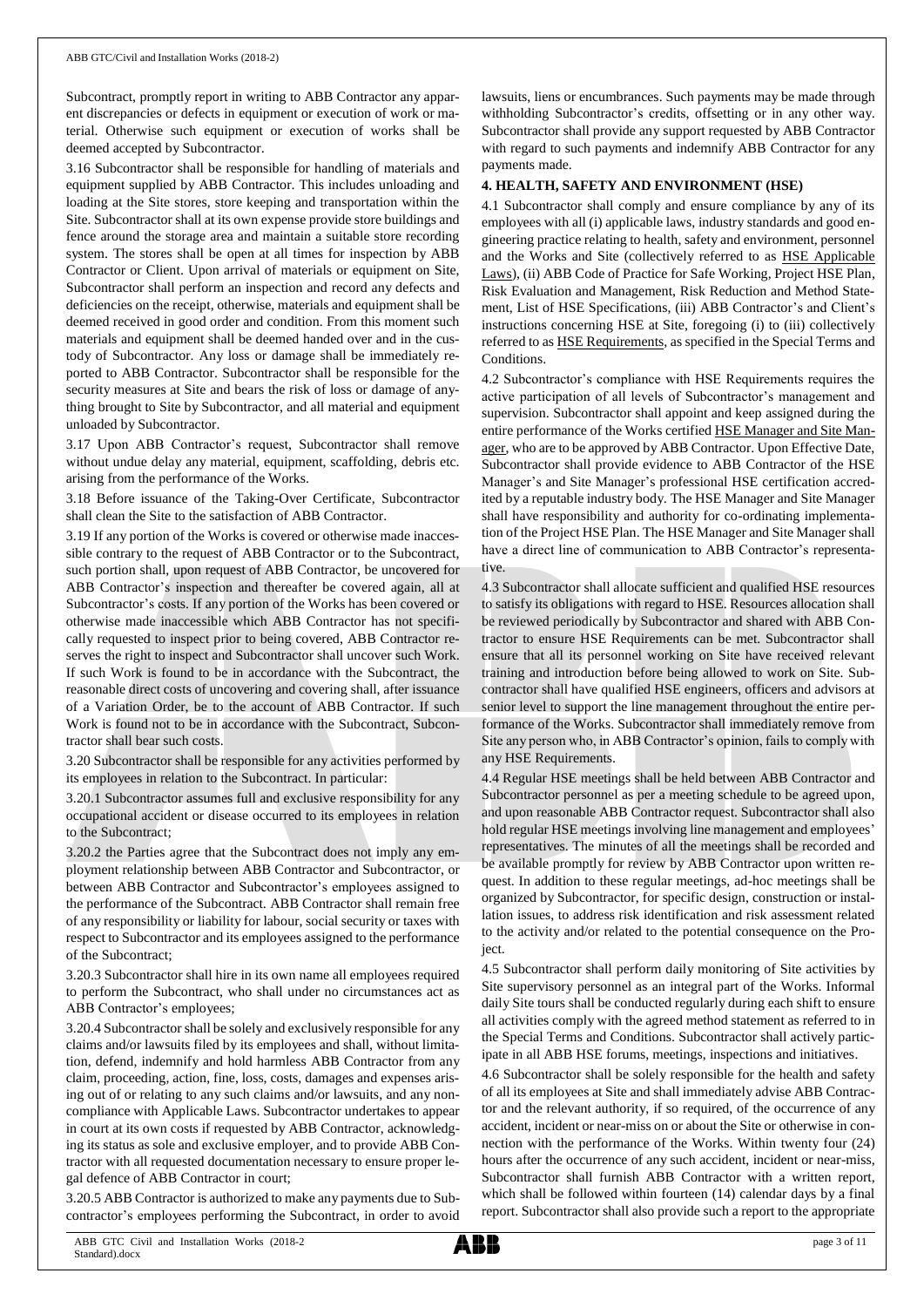authority when required. This procedure shall not relieve Subcontractor from the full responsibility to protect persons, environment and property, and from any of its liabilities.

4.7 Subcontractor shall, if requested by ABB Contractor, perform medical examination of its employees prior to arrival on Site and provide ABB Contractor with the results of such examination, unless such provision would violate Applicable Laws. ABB reserves the right for medical reasons to deny Subcontractor's personnel access to Site.

4.8 Subcontractor shall maintain the whole area of its operations in a clean, tidy and safe condition and arrange all items necessary for providing the Works in an orderly manner. Any rubbish, waste material, debris, etc. generated from providing the Works shall be systematically cleared off the working areas and Subcontractor shall be responsible for disposing material in accordance with HSE Applicable Laws and other regulations. In addition, any such substance or material that could cause damage or harm to the environment shall be stored, transported, treated and removed to, at and from the Site in the most environmental friendly way possible and in accordance with HSE Applicable Laws and other regulations. Subcontractor shall also clear all its items constituting a fire hazard from Site. If Subcontractor fails to immediately comply with written instructions to clear materials, ABB Contractor shall clear such materials at Subcontractor's risk and expense.

4.9 Subcontractor shall notify ABB Contractor of all hazardous materials (as such term is defined in HSE Applicable Laws or other regulations) which are contained in the Works. Subcontractor shall furnish ABB Contractor with copies of all applicable material safety data sheets and provide any appropriate special handling instructions for the Works no later than ten (10) calendar days prior to the provision of the Works.

4.10 Subcontractor shall communicate in time to ABB Contractor its audits and inspections plan, in order to allow ABB Contractor to participate in its audits and inspections if ABB Contractor wishes so. In addition, ABB Contractor shall have the right to carry out its own HSE audits at Site during all phases of the Works to assess Subcontractor compliance with the HSE Requirements. Subcontractor shall provide all relevant resources, documentation and assistance as required by ABB Contractor to perform such audits.

4.11 ABB Contractor shall have the right to request Subcontractor to suspend the performance of the Subcontract or any part thereof, including postponing the provision of Subcontractor's work, for such times and in such manner as ABB Contractor considers necessary (i) for proper HSE in the execution of Subcontractor's work or (ii) due to any default by Subcontractor with HSE Requirements, in which case Subcontractor shall bear all costs and be liable for the delay arising from such suspension. Without prejudice to any other rights or remedies to which ABB Contractor may be entitled, ABB Contractor shall have the right to terminate the Subcontract in accordance with Clause 18.2.

4.12 Subcontractor shall ensure that its subcontractors are subject to and comply with the same obligations and HSE Requirements as applicable to Subcontractor.

## **5. VARIATION ORDERS**

5.1 ABB Contractor may issue, using the form provided in the Annexes, Variation Orders to Subcontractor in order to alter the Schedule, or to amend, omit, add to, or otherwise change the Works or any parts thereof. Subcontractor shall carry out such Variation Orders only upon receipt of a written Variation Order and continue to be bound by the provisions of the Subcontract. The value of each Variation Order shall then be added to or deducted from the Subcontract Price, as appropriate and specified in Clause 5.2. The Variation Order shall, as the case may be, express the amount of time by virtue of which the Schedule shall be shortened or extended.

5.2 Payments or credits for any Variation Order shall be calculated in accordance with the following order: (i) agreed unit price list as defined in the Subcontract, (ii) lump sum to be agreed between ABB Contractor

and Subcontractor, (iii) on a time and material basis or, (iv) if necessary, as a combination of these methods. If the agreed unit price list does not cover the subject matter of the Variation Order, an additional price shall be determined by ABB Contractor on the basis of prices in the list for similar goods, and added to the unit price list.

5.3 Variations requested by ABB Contractor in a reasonable time period shall not entitle Subcontractor to an extension of time for performance of its obligations.

5.4 If Subcontractor believes that any order, request, act or omission of ABB Contractor constitutes a change to the Subcontract, Subcontractor shall within five (5) calendar days of such order, request, act or omission forward a written proposal for a Variation Order in respect of such change to ABB Contractor. Subcontractor shall not be entitled to additional compensation in respect of costs and/or time incurred, unless ABB Contractor issues a Variation Order as a result of Subcontractor's proposal and Subcontractor complies with the notice provisions of this Clause.

5.5 Subcontractor shall not postpone or delay the performance of a Variation Order on the grounds of dispute, or that it is subject to acceptance by Subcontractor, or agreeing to the value amount, or time extension to Schedule.

## **6. PERFORMANCE OF THE WORKS**

6.1 Subcontractor shall perform the Works and meet the Schedule as specified in the Subcontract. Partial performance is not accepted unless confirmed or requested by ABB Contractor in writing.

6.2 Subcontractor shall submit for ABB Contractor's approval a detailed execution plan (including agreed milestones and activities with duration and planned resources as specified in the Subcontract) for the performance of the Subcontract and shall assist and cooperate with ABB Contractor in all respects of scheduling and planning.

6.3 Unless requested otherwise, Subcontractor shall at least weekly in the form requested by ABB Contractor, report the status of the Works. The report shall provide a statement regarding the timely performance of the Works (including photos), bill of quantities managed during that month and bill of quantities to be managed during the next month, and steps proposed for expediting whenever required. The report shall also show the numbers and categories of workers assigned to defined activities as well as the numbers and categories of machinery and equipment at Site. Subcontractor shall anticipate that the Works may be interfered with or incidentally delayed from time to time due to concurrent performance of work by others. The report shall be provided to ABB Contractor within five (5) calendar days from the end of the month covered by the report. If the performance of any Works is behind the Schedule, Subcontractor shall submit in writing a recovery plan specifying its activities for reaching compliance with the Schedule. Upon ABB Contractor's request, Subcontractor shall provide all information regarding the performance of the Works. ABB Contractor reserves the right to withhold payments under the Subcontract if Subcontractor fails to submit any reports.

6.4 Subcontractor shall provide no later than at the time of acceptance of the Subcontract the customs tariff numbers of the country of consignment, and the countries of origin for all Works. For controlled Works, the relevant national export control numbers must be indicated and, if the Works are subject to U.S. export regulations, the U.S. Export Control Classification Numbers (ECCN) or classification numbers of the International Traffic in Arms Regulations (ITAR) must be specified. Proofs of preferential origin as well as conformity declarations and marks of the country of consignment or destination are to be submitted without being requested; certificates of origin upon request.

## **7. DELAY**

7.1 If Subcontractor does not comply with the Schedule, ABB Contractor reserves the right to instruct Subcontractor in writing to expedite its performance. Subcontractor shall take such measures as instructed by ABB Contractor for acceleration of progress so as to complete the performance of the Works, or the relevant part thereof, according to

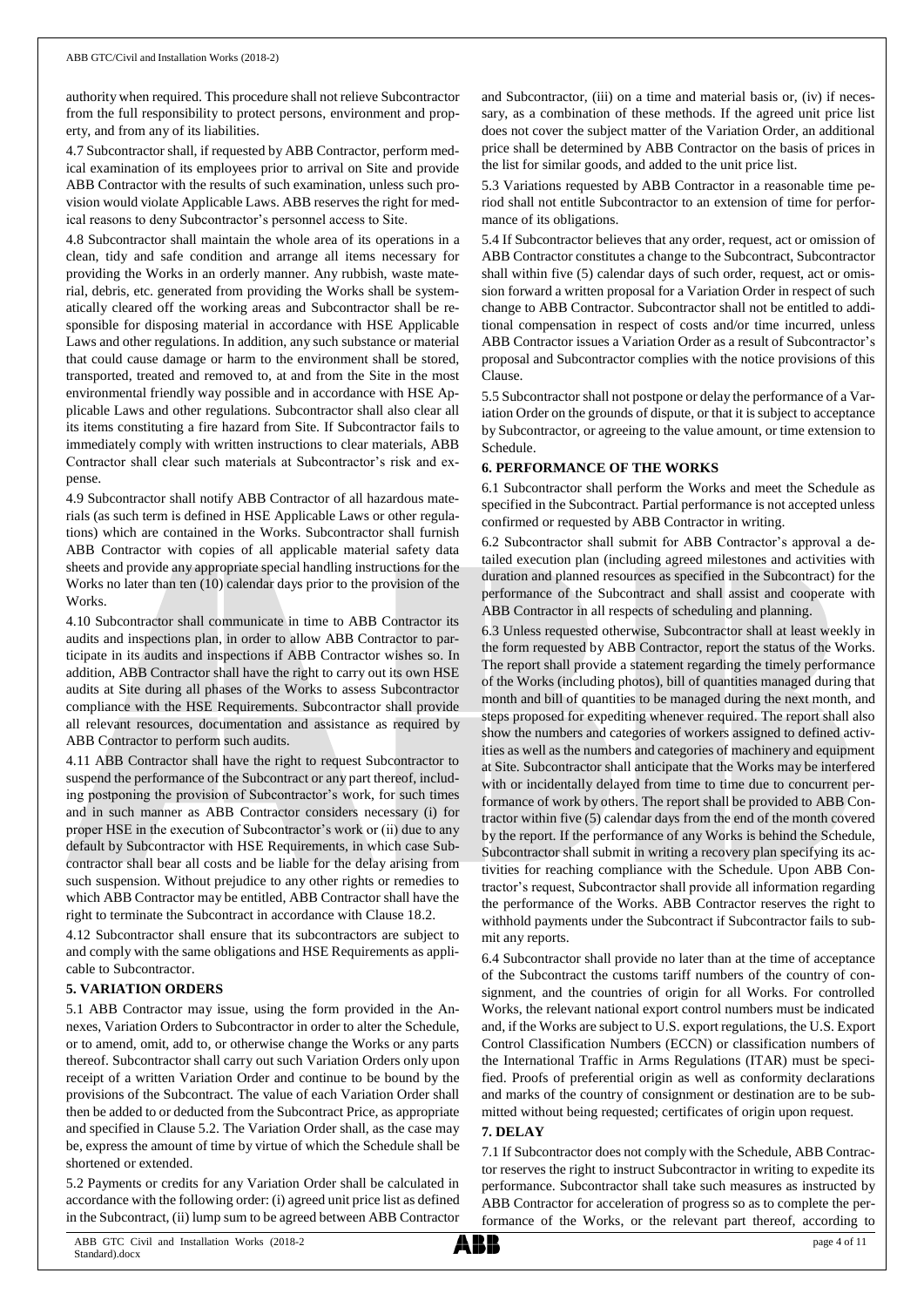Schedule. Subcontractor shall not be entitled to any additional payment for taking such steps to meet the Schedule. Subcontractor shall notify ABB Contractor in writing within twenty-four (24) hours of the occurrence and cause of any delay and make every effort to minimise or mitigate the costs or the consequences of such delay.

7.2 If Subcontractor fails to perform the Works according to Schedule, Subcontractor shall pay liquidated damages to ABB Contractor as for the rate specified in the Subcontract. Subcontractor shall pay the liquidated damages upon written demand or upon receipt of an invoice from ABB Contractor. ABB Contractor reserves the right to deduct the amount of liquidated damages from any payments due or which may become due to Subcontractor, or from Subcontractor's financial guarantees, without prejudice to any other recovery method. Payment of liquidated damages shall not relieve Subcontractor from any of its obligations or liabilities under the Subcontract.

7.3 If the delay in providing the Works is such that ABB Contractor is entitled to maximum liquidated damages and if the Works are still not performed, ABB Contractor may in writing demand performance of the Works within a final reasonable period (not less than one week).

7.4 If Subcontractor does not perform the Works within such final period, ABB Contractor reserves the right to:

7.4.1 terminate the Subcontract pursuant to Clause 18 (Termination);

7.4.2 refuse any subsequent performance of the Works;

7.4.3 recover from Subcontractor any costs and expenses reasonably incurred by ABB Contractor in obtaining the Works in substitution from another subcontractor; and/or

7.4.4 claim, in addition to liquidated damages under Clause 7, damages for any costs, losses, expenses and liquidated damages incurred by ABB Contractor which are attributable to Subcontractor's delay.

7.5 ABB Contractor shall also have the right to terminate the Subcontract by notice in writing to Subcontractor if it is clear from the circumstances that a delay in providing the Works will occur which under Clause 7 would entitle ABB Contractor to maximum liquidated damages.

## **8. TEST AND ACCEPTANCE OF THE WORKS**

8.1 Subcontractor shall perform tests as required in the Special Terms and Conditions, and any other tests required to meet regulations, codes and standards or deemed necessary by ABB Contractor to verify that the Works comply with the Subcontract.

8.2 At any time prior to completion of the Works, ABB Contractor and/or Client's nominee may at its own discretion (i) inspect the Works upon providing reasonable notice, and/or (ii) test the Works, or any parts or materials thereof.

8.3 If such inspection or test give ABB Contractor reason to believe that the Works do not comply or are unlikely to comply with the Subcontract, ABB Contractor will inform Subcontractor and Subcontractor shall immediately take any action necessary to ensure compliance with the Subcontract. In addition Subcontractor shall carry out such necessary additional inspection or testing at Subcontractor's costs, and bear ABB Contractor's and Client's costs of attending such additional inspection and testing of the Works.

8.4 Subcontractor shall prepare and transfer to ABB Contractor within fifteen (15) calendar days from the Effective Date a detailed schedule of all tests, including a drawing showing the test arrangement stating all instruments, equipment to be used, and indicating the estimated dates for the tests. Subcontractor shall furnish all instruments, labour, material and assistance required for inspection and witness of testing of the Works.

8.5 Subcontractor shall inform in writing ABB Contractor at least four (4) weeks in advance when the Works are ready for the agreed inspections and tests.

8.6 The costs of any tests are included in the Subcontract Price.

8.7 If the Works do not pass the tests, the Parties shall prepare and sign a protocol after the acceptance test indicating all relevant test results

and the deficiencies and defects preventing ABB Contractor from issuing the Taking-Over Certificate. Subcontractor shall remedy the deficiencies and defects within the shortest time possible, however at the latest by the date in ABB Contractor's Works defect notice.

8.8 ABB Contractor will issue a Taking-Over Certificate when the Site has been cleaned to the satisfaction of ABB Contractor, the Works have passed all applicable tests and Subcontractor has met all obligations under the Subcontract.

8.9 ABB Contractor is entitled to issue the Taking-Over Certificate as a conditional acceptance, despite deficiencies and defects identified during the inspection and testing program. In such case the conditional character and the deficiencies and defects shall be expressly described in the Taking-Over Certificate, and Subcontractor shall remedy these deficiencies and defects within the shortest time possible, however not later than thirty (30) calendar days from the date of the conditional Taking-Over Certificate. ABB Contractor is entitled to withhold any outstanding payments until all deficiencies and defects have been remedied. Should Subcontractor fail to remedy the same within the thirty (30) calendar days' time period, the issued conditional Taking-Over Certificate shall be deemed null and void and ABB Contractor shall – without prejudice to any other rights or remedies it may have at law or under the Subcontract – be entitled (i) to treat the failure as a delay in completion, and (ii) to call any guarantees in its possession. In no event shall the warranty period commence under such conditional Taking-Over Certificate. After all defects and deficiencies have been remedied, the Taking-Over Certificate shall become effective.

8.10 ABB Contractor will issue the Final Acceptance Certificate when all defects and deficiencies have been remedied, Subcontractor has met all obligations under the Subcontract and the warranty period has expired.

8.11 ABB Contractor is entitled to issue the Final Acceptance Certificate as a conditional acceptance, despite deficiencies and defects identified during the inspection and testing program. In such case the conditional character and the deficiencies and defects shall be described in the conditional Final Acceptance Certificate, and Subcontractor shall remedy these deficiencies and defects within the shortest time possible, however not later than thirty (30) calendar days from the date of the conditional Final Acceptance Certificate. ABB Contractor is entitled to withhold any outstanding payments until all deficiencies and defects have been remedied. Should Subcontractor fail to remedy the same within the thirty (30) calendar days' time period, the issued conditional Final Acceptance Certificate shall be deemed null and void and ABB Contractor shall – without prejudice to any other rights or remedies it may have at law or under the Subcontract – be entitled (i) to treat the failure as a delay in performance, (ii) to be compensated by Subcontractor for all costs, damages and losses incurred as a result of these deficiencies and defects, and (iii) to call any guarantees in its possession. After all defects and deficiencies have been remedied, the Final Acceptance Certificate shall become effective.

8.12 No certificate, consent, approval or acceptance by ABB Contractor other than the Final Acceptance Certificate duly signed by ABB Contractor's authorized representatives shall neither be deemed to constitute final approval and acceptance of the Works nor relieve Subcontractor from any of its obligations under the Subcontract.

8.13 Subcontractor shall provide at its own expense sufficient equipment, workmen and services as required to obtain from ABB Contractor the Taking-Over Certificate and the Final Acceptance Certificate. Any extension of time requires written application of Subcontractor (including explanation of the reasons for not complying with the Schedule) and written approval of ABB Contractor.

8.14 ABB Contractor may under circumstances endangering the Works and/or the proper performance of the Subcontract, without any effect on the obligations of either Party under the Subcontract, take possession of any part of the Works at any time and at its own discretion. Such possession shall not constitute acceptance of the Works and shall not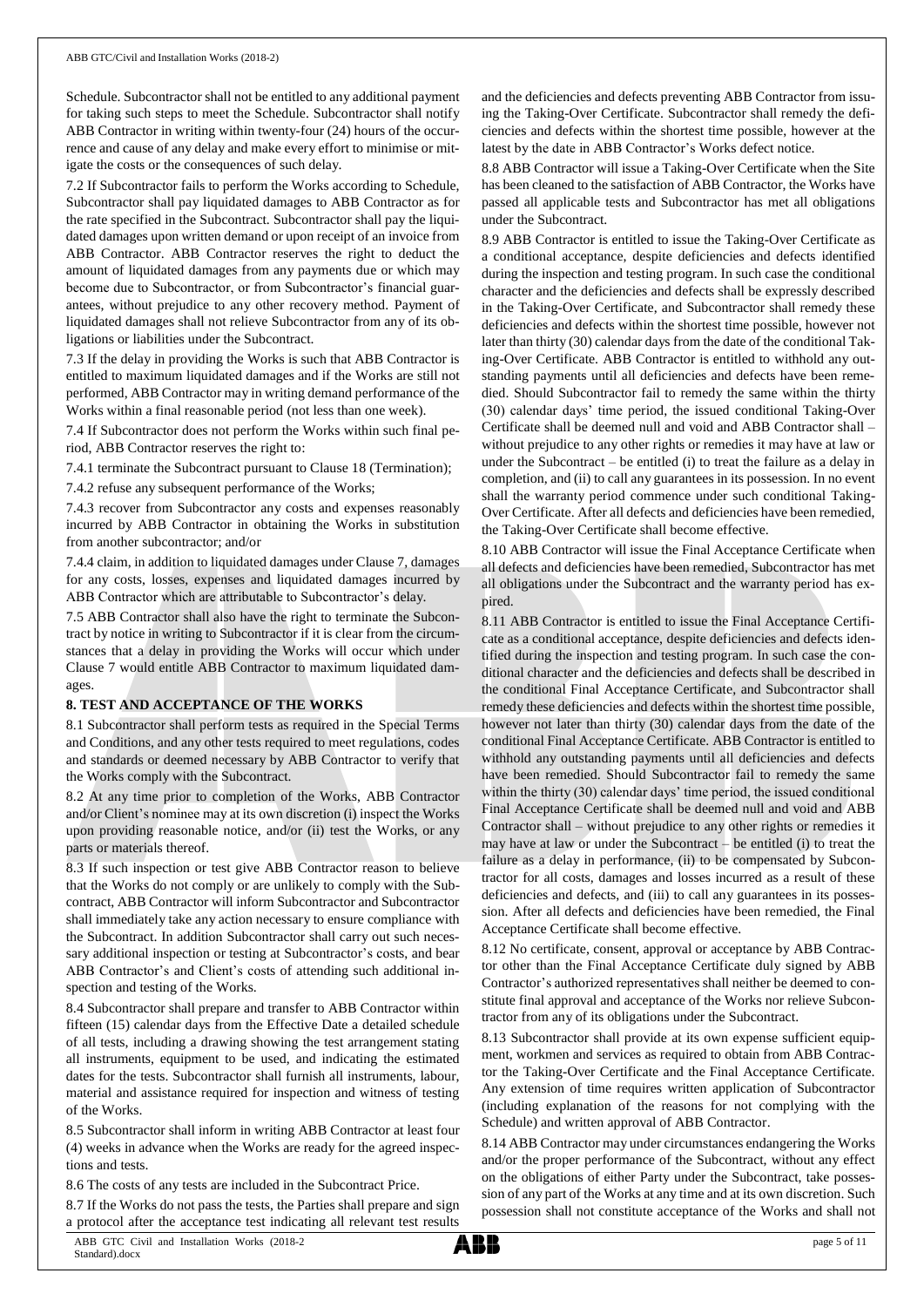relieve Subcontractor of any obligations or liabilities under the Subcontract.

8.15 Subcontractor shall remain fully responsible for the Works compliance with the Subcontract. This applies whether or not ABB Contractor has exercised its right of approval, inspection, testing and/or test sampling and shall not limit Subcontractor's obligations under the Subcontract. For the avoidance of doubt, approval, inspection, testing or test sampling of Works by ABB Contractor shall not exempt Subcontractor from or limit Subcontractor's warranties or liability in any way.

## **9. SUSPENSION OF THE SUBCONTRACT**

9.1 ABB Contractor may at its own discretion suspend performance of the Subcontract at any time for convenience for a period of ninety (90) calendar days in the aggregate without any compensation to Subcontractor. In case the suspension extends beyond ninety (90) calendar days, Subcontractor shall be compensated by ABB Contractor for direct and reasonable costs incurred by such suspension, such as costs of protection, storage and insurance. The agreed time for performance of the Subcontract or the concerned part thereof shall be extended by the time of the suspension.

9.2 If the suspension of the Subcontract is caused or requested by Client, Subcontractor shall be entitled only to a compensation as specified in the Subcontract and to the extent paid by Client.

9.3 Subcontractor shall suspend the performance of the Subcontract or any part thereof, including postponing the performance of the Works, for such times and in such manner as ABB Contractor considers necessary (i) for proper HSE performance, or (ii) due to any default by Subcontractor. Subcontractor shall bear all costs and be liable for the delay arising from such suspension.

9.4 During any suspension Subcontractor shall properly protect, insure and secure the Works.

9.5 Subcontractor shall make every effort to minimise the consequences of any suspension.

9.6 Subcontractor shall not suspend performance of the Subcontract.

## **10. FORCE MAJEURE**

10.1 Neither Party shall be liable for any delay or failure to perform its obligations under the Subcontract if the delay or failure results from an event of Force Majeure, provided that the affected Party serves notice to the other Party within five (5) calendar days from occurrence of such Force Majeure event.

10.2 Force Majeure means the occurrence of any of the following events, provided that they are unforeseeable and beyond the control of the affected Party: flood, earthquake, volcanic eruption, war (whether declared or not), or terrorism.

10.3 The affected Party shall provide continuous updates on status and efforts to resolve the delay, and shall ultimately be entitled to an extension of time only, but no monetary compensation for the delay. Each Party shall use reasonable endeavours to minimise the effects of the Force Majeure event.

10.4 If a Force Majeure exceeds twelve (12) months, either Party may terminate the Subcontract forthwith by written notice to the other Party without liability.

## **11. WARRANTY AND REMEDIES**

11.1 Subcontractor warrants that:

11.1.1 the Works comply with the Subcontract, including but not limited to the specifications stipulated therein and Subcontractor's responsibilities as defined in Clauses 3 and 4;

11.1.2 the Works are fit for the particular purpose of the Project, whether expressly or impliedly made known to Subcontractor in the Subcontract;

11.1.3 the Works comply with good engineering practices;

11.1.4 the Works retain the functionality and performance as expected by Client;

11.1.5 the Works remain free from defects in material and equipment during the warranty period; and

11.1.6 the Works remain free from defects in labour and services during the warranty period.

11.2 The warranty period is thirty-six (36) months from the date ABB Contractor has obtained the Provisional Acceptance Certificate. If Provisional Acceptance Certificate cannot be achieved through no fault of Subcontractor, the warranty period shall be forty-eight (48) months from the date of issuance of Taking-Over Certificate for the respective Works, and in the absence of such Taking-Over Certificate, the warranty period shall be forty-eight (48) months from completion of the Works, which shall be achieved when the Works have been completed in accordance with the Subcontract, except for any outstanding work which is not attributable to Subcontractor's failure. Notwithstanding the foregoing, if the applicable law foresees a longer warranty period for the structural portion of the Works, such longer warranty period shall apply.

11.3 In case of a breach of warranty specified in Clauses 11.1.1– 11.1.5, the entire warranty period of Clause 11.2 shall restart upon Client's and/or ABB Contractor's written confirmation that the Works are no longer defective. In case of a breach of warranty specified in Clause 11.1.6, the warranty period shall be extended by a time period which is equal to the time period from ABB Contractor's notice of breach of warranty to Subcontractor until ABB Contractor notifies Subcontractor in writing that the breach has been successfully remedied. For all other parts of the Works which cannot be used for the purposes of the Project as a result of a defect or damage, the same warranty extension shall apply.

11.4 Subcontractor shall, during a period of three (3) years after expiry of the warranty period, remain responsible for and remedy any defects in the Works which have not been detected by inspections or tests carried out and did not otherwise become obvious before the expiry of the warranty period, but are the result of non-compliance of the Works with the Subcontract prior to the expiry of the warranty period (hidden/latent defects). Notwithstanding the foregoing, if the applicable law foresees a longer warranty period for any hidden/latent defects, such longer warranty period shall apply.

11.5 Subcontractor assigns, transfers and conveys to ABB Contractor all of its rights, title and interests under all warranties with respect to the Works.

11.6 In case of non-compliance with the warranty provided under this Clause 11, or in case of any other breach of the Subcontract, ABB Contractor may at its own discretion enforce any or more of the following remedies at Subcontractor's expense:

11.6.1 to give Subcontractor the opportunity to carry out any additional work necessary to ensure that the Subcontract is fulfilled within twenty (20) calendar days from ABB Contractor's notice. If not otherwise agreed in writing, such remedial work requires acceptance by ABB Contractor;

11.6.2 to obtain prompt repair or replacement of the non-compliant Works by other Works conforming with the Subcontract, or to obtain such personnel in such numbers necessary for the proper and timely execution and completion of the Works. All costs, including but not limited to costs of transportation to Site, disassembly, cleaning, upgrade, assembly, installation, testing, inspection, insurance, completion, and acceptance, which are connected with correcting defects or damages shall be to Subcontractor's account. This covers the time period until issuance of the Final Acceptance Certificate;

11.6.3 to carry out (or to instruct a third party to carry out) any additional work necessary to make the Works comply with the Subcontract; 11.6.4 to refuse any further Works, but without exemption from Subcontractor's liability for the defective Works, for which ABB Contractor shall be entitled to a price reduction instead of requiring their correction, replacement or removal. A Variation Order shall be issued to

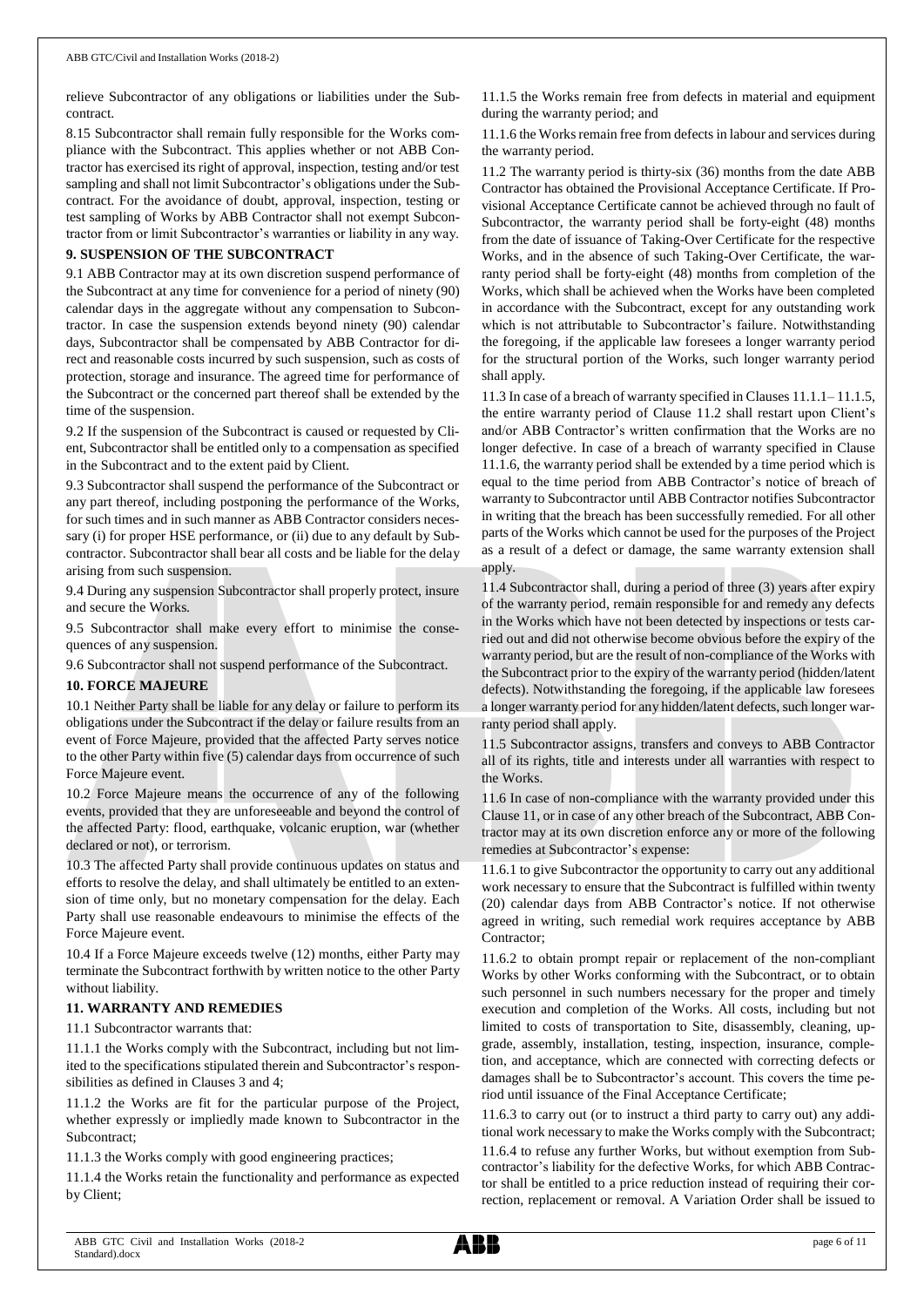reflect an equitable reduction in the Subcontract Price. Such adjustments shall be effected whether or not final payment has been made;

11.6.5 to claim such costs and damages as may have been sustained by ABB Contractor as a result of Subcontractor's breach;

11.6.6 to terminate the Subcontract in accordance with Clause 18.1.

11.7 The rights and remedies available to ABB Contractor under the Subcontract are cumulative and are not exclusive of any rights or remedies available under warranty, at law or in equity.

## **12. STEP IN**

If Subcontractor fails to perform the Works or any part thereof in accordance with the Subcontract, including but without limitation to the Schedule, and if Subcontractor fails to take satisfactory actions (acceptable to ABB Contractor) to commence correction within seven (7) calendar days after receipt of written notice from ABB Contractor, ABB Contractor may, at its own discretion and in addition to any other remedy or rights it may have, take the Works (or relevant part thereof) and employ other subcontractors to complete the Works (or relevant part thereof) or complete it by using its own resources. Any such work shall be performed at Subcontractor's risk and expense. ABB Contractor shall have the right to take possession at Subcontractor's premises of any uncompleted part of the Works and use all drawings, technical information related to the Works, materials, equipment and other property provided (or to be provided) or used by Subcontractor and use it as ABB Contractor deems fit in order to complete the Works. If ABB Contractor's costs for so completing the Works exceed the amount which would have been due to Subcontractor if the Works had been completed by it, Subcontractor shall pay the amount in excess of the Subcontract Price to ABB Contractor, who otherwise may deduct such amount from any money that is or will become due to Subcontractor or from any of Subcontractor's financial guarantees.

## **13. SUBCONTRACT PRICE, PAYMENT, INVOICING**

13.1 The Subcontract Price is deemed to cover all obligations of Subcontractor under the Subcontract and includes the costs of the Works specified and all other costs necessary for the performance of the Works, including but not limited to supervision, fees, taxes, duties, transportation, profit, overhead, licenses, permits, and travel, whether indicated or described or not.

13.2 The prices stipulated in the Subcontract are firm unless amended in a Variation Order.

13.3 The payment terms and the applicable procedures are specified in the Subcontract.

13.4 Subcontractor shall submit invoices in an auditable form, complying with applicable laws, generally accepted accounting principles and ABB Contractor requirements, containing the following minimum information: Subcontractor name, address and reference person including contact details; invoice date; invoice number; Order number and Subcontractor number; address of ABB Contractor; quantity; specification of Works; price (total amount invoiced); currency; tax or VAT amount; tax or VAT number; Authorized Economic Operator and/or Approved Exporter Authorization number and/or other customs identification number, if applicable.

13.5 Invoices shall be issued to ABB Contractor and be accompanied by interim release of liens or encumbrances. The submission of an invoice is deemed to be a confirmation by Subcontractor that it has no additional claims, except as may already have been submitted in writing, for anything that has occurred up to and including the last day of the period covered by such invoice.

13.6 Subcontractor shall make payment in due time for all equipment and labour used in connection with the performance of the Subcontract in order to avoid the imposition of any liens or encumbrances against any portion of the Works and/or the Project. In case of the imposition of such liens or encumbrances by any person who has supplied such equipment or labour, or by any other person claiming by, through or under Subcontractor, Subcontractor shall, at its own expense, promptly

take all action necessary to cause such liens or encumbrances to be released or discharged. Upon ABB Contractor's request, Subcontractor shall furnish satisfactory evidence to verify compliance with the above. In the alternative, ABB Contractor may at its own discretion pay to release the lien and withhold such amounts from Subcontractor.

13.7 ABB Contractor reserves the right to withhold the whole or part of any payment to Subcontractor which, in the opinion of ABB Contractor, is necessary for protection of ABB Contractor from loss on account of claims against Subcontractor, or failure by Subcontractor to make due payments to its subcontractors or employees, or not having paid taxes, dues or social insurance contributions. ABB Contractor reserves the right to set off such amount owed to Subcontractor, or withhold payment for Works not performed in accordance with the Subcontract. However, Subcontractor has no right to set off any amounts owed by ABB Contractor to Subcontractor, unless approved by ABB Contractor in writing.

13.8 Unless otherwise agreed with or instructed by ABB Contractor in writing, Subcontractor shall carry on and maintain the timely performance of the Works during arbitration and any dispute or disagreement with ABB Contractor, including but without limitation to a dispute or disagreement about ABB Contractor's withholding of payments due to Subcontractor.

## **14. FINANCIAL GUARANTEES**

14.1 Subcontractor shall submit financial guarantees as required in the Special Terms and Conditions, within fifteen (15) calendar days from Effective Date. The guarantees shall be issued by reputable banks accepted by ABB Contractor. The guarantees shall be unconditional, irrevocable and payable on first demand. Subcontractor's failure to provide such guarantees shall entitle ABB Contractor to claim compensation for costs and damages as may have been sustained by ABB Contractor as a result of such failure, without prejudice to any other rights ABB Contractor may have under the Subcontract. ABB Contractor may at its own discretion seek additional security from Subcontractor, such as a parent company or bank guarantee, in a form as provided in the Annexes.

14.2 The financial guarantees shall remain valid until issuance of the Final Acceptance Certificate. However, in case an advance payment guarantee is submitted, such guarantee shall remain valid until issuance of the Taking-Over Certificate.

14.3 If the Parties agree on increased prices, the financial guarantees shall be increased proportionally within twenty (20) calendar days from ABB Contractor's written confirmation of the increased prices, or otherwise the equivalent amount shall be deducted from each invoice and become reimbursable upon issuance of the Final Acceptance Certificate.

14.4 All costs related to financial guarantees are to the account of Subcontractor.

## **15. DOCUMENTATION**

15.1 Subcontractor shall at its expense:

15.1.1 submit, as part of the Works, the Subcontractor Documentation. Delay in submitting the Subcontractor Documentation is regarded a delay in providing the Works;

15.1.2 prepare translations into English and/or any other language if so required by ABB Contractor;

15.1.3 immediately upon receipt of Client's and/or ABB Contractor's technical specification, carefully check such specifications and promptly notify ABB Contractor of any errors, omissions or discrepancies. ABB Contractor shall not bear any costs or liability in relation to any errors, omissions or discrepancies which Subcontractor ought to have found;

15.1.4 provide ABB Contractor with updated copies of the drawings ("as-built") and specifications showing all changes made during the performance of the Subcontract;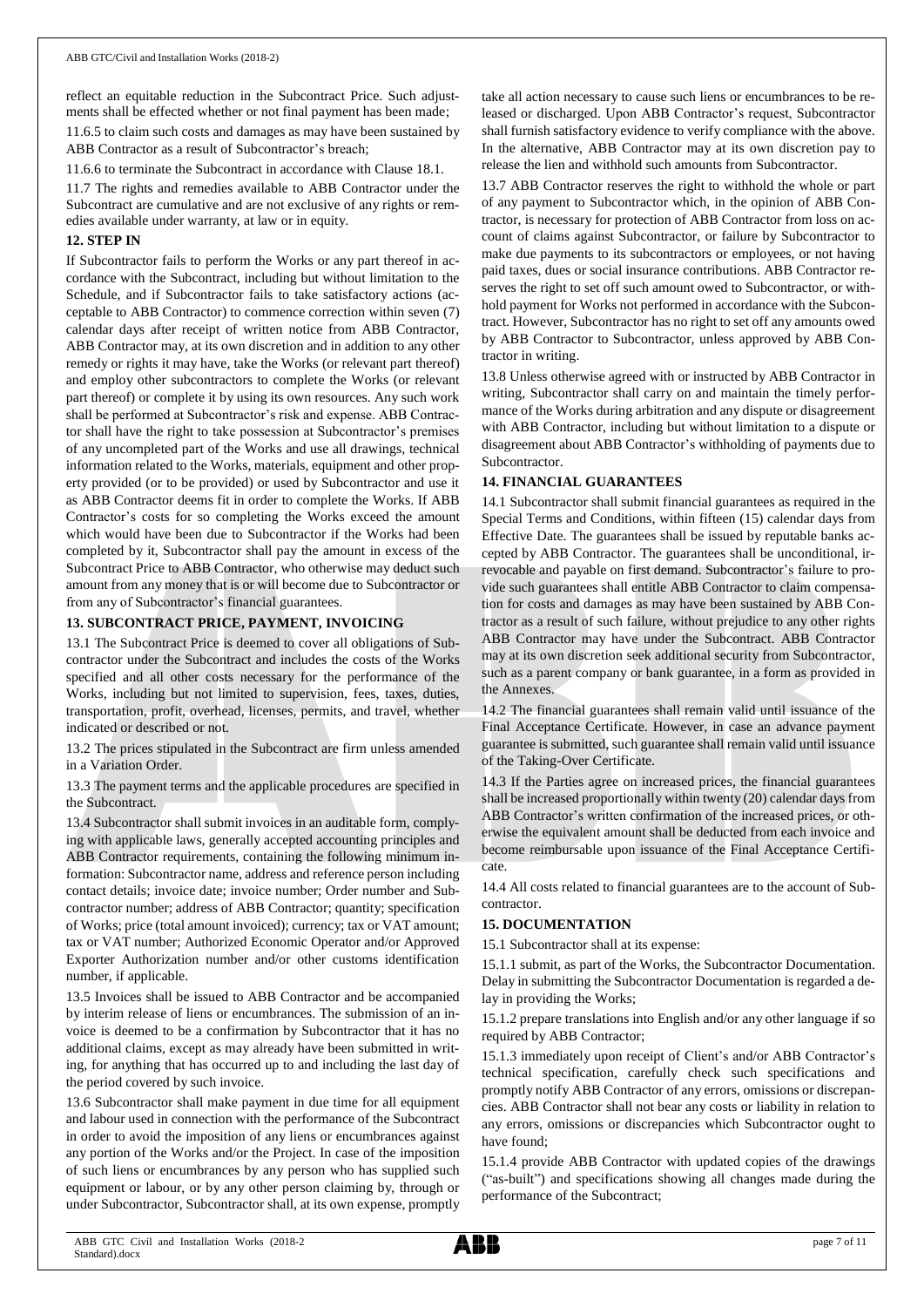15.1.5 prior to (and as a condition for) issuance of the Taking-Over Certificate or, if earlier, at the dates set out in the Subcontract, furnish to ABB Contractor one set of drawings showing all changes during the performance of the Works.

15.2 Where certificates are required, Subcontractor shall submit such certificates at its expense and in accordance with ABB Contractor's instructions. Certificates are subject to approval by ABB Contractor, and Subcontractor shall not perform the Works represented by such certificates without such approval. Certificates shall identify the certified Works and include but not be limited to the following information: Subcontractor's name, name of the item, manufacturer's name, reference to the appropriate drawing, technical specification section and paragraph number.

15.3 All Subcontractor Documentation is subject to approval by ABB Contractor. Subcontractor is not entitled to any compensation for Works performed prior to such approval to the extent that Works have to be modified as a result of ABB Contractor's comments.

15.4 ABB Contractor shall comment on Subcontractor Documentation within the time period specified in the Subcontract, provided that the Subcontractor Documentation is in a status that enables ABB Contractor to decide if the Subcontractor Documentation is to be approved or revised.

15.5 Subcontractor Documentation commented by ABB Contractor shall be corrected and resubmitted for approval within seven (7) calendar days from the date of receipt of ABB Contractor's comments.

15.6 Approvals by ABB Contractor do not constitute acceptance of the details, general design, calculations, analyses, test methods, certificates, materials or other concerned items of the Works and do not relieve Subcontractor from full compliance with the Subcontract. Final acceptance of the Works is exclusively subject to issuance of the Final Acceptance Certificate.

15.7 Any drawings and documents provided by ABB Contractor remain the exclusive property of ABB Contractor and shall not be used by Subcontractor for any other purpose than performing the Subcontract. Such drawings and documents shall not be copied, reproduced or transmitted in whole or in part to any third party without the prior written consent of ABB Contractor. All drawings and documents provided by ABB Contractor shall be returned upon ABB Contractor's request.

15.8 Subcontractor shall keep all Subcontractor Documentation at least for ten (10) years after issuance of the Taking-Over Certificate or any such longer time required by applicable law.

## **16. LIABILITY AND INDEMNITY**

16.1 Subcontractor shall indemnify ABB Contractor and Client against all liabilities, losses, damages, injuries, costs, actions, suits, claims, demands, charges or expenses whatsoever arising in connection with death or injury suffered by persons employed by Subcontractor or any of its subcontractors.

16.2 Without prejudice to applicable mandatory law, Subcontractor shall, without limitation, indemnify and hold harmless ABB Contractor and Client from all liabilities, damages, costs, losses or expenses incurred as a result of Subcontractor's breach of the Subcontract. Subcontractor shall, without limitation, indemnify and hold harmless ABB Contractor from any claim made by a third party against ABB Contractor in connection with the Works, including but without limitation to claims that such Works infringe a third party's Intellectual Property Rights. Upon ABB Contractor's request, Subcontractor shall assume and pay for the defence of ABB Contractor against any third party claims.

16.3 Subcontractor assumes full responsibility for the acts or omissions of its employees and/or subcontractors as if such acts or omissions were those of Subcontractor.

16.4 ABB Contractor reserves the right to set off any claims under the Subcontract against any amounts owed to Subcontractor.

## **17. INSURANCE**

17.1 Until issuance of the Final Acceptance Certificate and as required in the Special Terms and Conditions, Subcontractor shall maintain at its expense with reputable and financially sound insurers acceptable to ABB Contractor the following type of insurances: public liability insurance, statutory worker's compensation/employer's liability insurance.

17.2 All insurance policies shall be endorsed to include ABB Contractor as additional insured and provide a waiver of insurer's right of subrogation in favour of ABB Contractor. All insurance policies and waivers of recourse shall, upon request by ABB Contractor, be extended to also similarly apply to Client. Subcontractor shall no later than the Effective Date provide to ABB Contractor certificates of insurance as well as confirmation that premiums have been paid. Subcontractor shall also provide upon ABB Contractor's request copies of such insurance policies.

17.3 In case of loss or damage related to the covers in Clause 17, all deductibles shall be to Subcontractor's account.

17.4 Subcontractor shall furnish notice to ABB Contractor within thirty (30) calendar days of any cancellation or non-renewal or material change to the terms of any insurance.

17.5 All Subcontractor policies (except worker's compensation/employer's liability) are considered primary insurance and any insurance carried by ABB Contractor shall not be called upon by Subcontractor's insurers to contribute or participate on the basis of contributing, concurrent, double insurance or otherwise.

17.6 Should Subcontractor fail to provide insurance certificates and maintain insurance according to Clause 17, ABB Contractor may procure such insurance cover at Subcontractor's expense.

17.7 Any compensation received by Subcontractor shall be applied towards the replacement and/or restoration of the Works.

17.8 Nothing in this Clause 17 shall relieve Subcontractor from any liability towards ABB Contractor. The insured amounts cannot be considered as limitation of liability.

## **18. TERMINATION**

18.1 ABB Contractor may at its own discretion terminate the Subcontract for convenience in whole or in part at any time with immediate effect by written notice to Subcontractor. Upon receipt of such notice, Subcontractor shall stop performance of the Subcontract. ABB Contractor shall pay Subcontractor for the Works performed and for the materials purchased for execution of the Works before termination which cannot be used by Subcontractor for other purposes (such Works and materials shall become property of ABB Contractor upon payment), and other verified, proven and direct expenses incurred for discontinuing the Subcontract. However, in no event shall the total amount to be paid by ABB Contractor exceed the amount of accumulated costs as stated in the Special Terms and Conditions, or in the absence thereof the amount due by ABB Contractor at the time of termination according to the Subcontract. Subcontractor shall have no further claim for compensation due to such termination. Subcontractor waives any claim for compensation of loss of anticipated profits.

18.2 ABB Contractor may at its own discretion terminate the Subcontract with immediate effect if:

18.2.1 Subcontractor commits a breach of its obligations under the Subcontract, and fails to remedy that breach within ten (10) calendar days of receiving written notice from ABB Contractor requiring its remedy; or

18.2.2 subject to Clause 7.3, the maximum amount of liquidated damages payable by Subcontractor is reached, or, subject to Clause 7.5, it is clear from the circumstances that a delay will occur in providing the Works which would entitle ABB Contractor to maximum liquidated damages; or

18.2.3 Subcontractor fails to provide, if requested by ABB Contractor, adequate assurance of Subcontractor's future performance, whereby

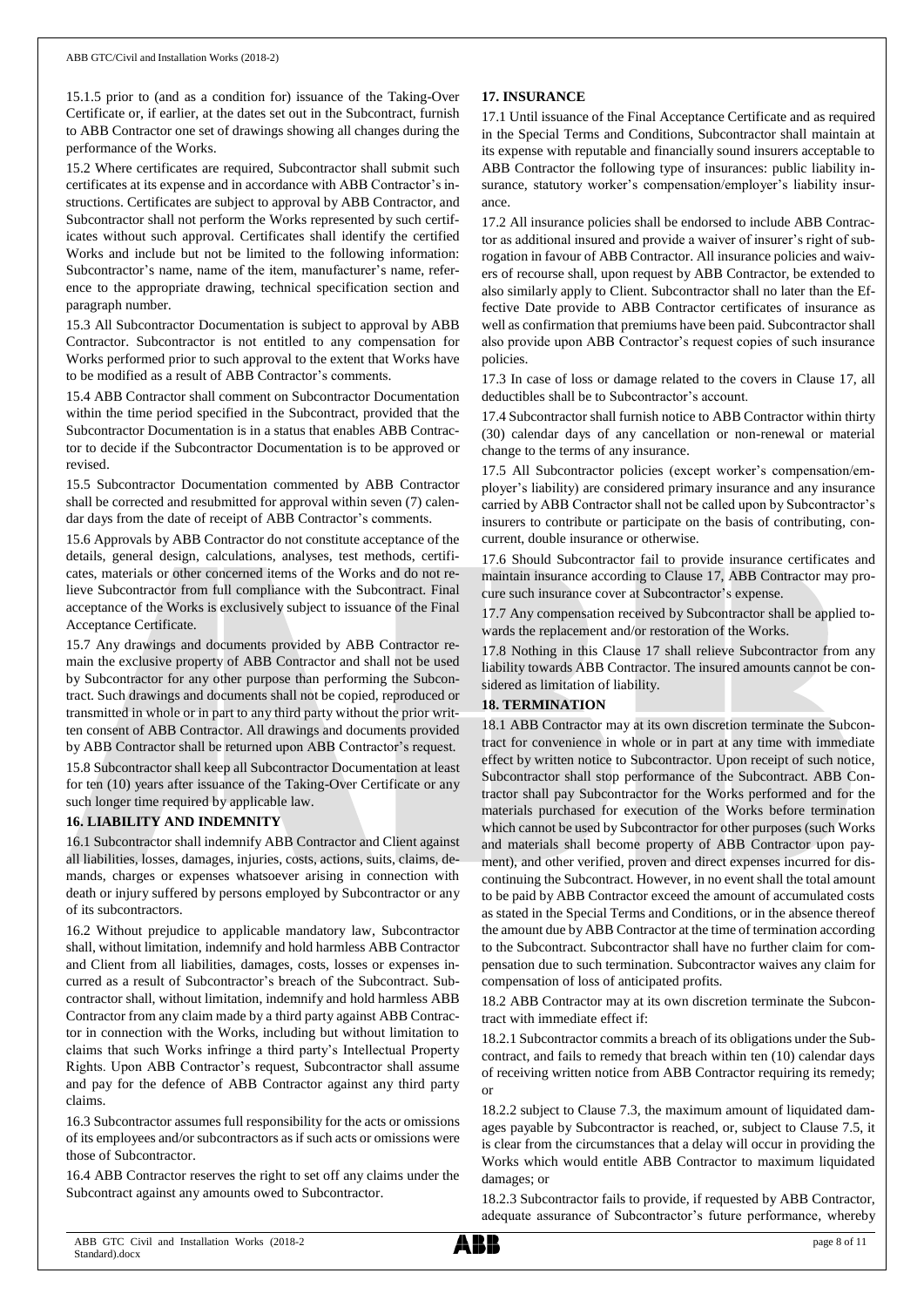ABB Contractor shall be the sole judge of the adequacy of said assurance; or

18.2.4 there is any adverse change in the position, financial or otherwise, of Subcontractor, whereby and without limitation:

a) Subcontractor becomes insolvent; or

b) an order is made for the winding up of Subcontractor; or

c) documents are filed with a court of competent jurisdiction for the appointment of an administrator of Subcontractor; or

d) Subcontractor makes any arrangement or composition with its creditors, or makes an application to a court of competent jurisdiction for the protection of its creditors in any way; or

18.2.5 Subcontractor ceases, or threatens to cease, performing a substantial portion of its business, whether voluntarily or involuntarily, that has or will have an adverse effect on Subcontractor's ability to perform its obligations under the Subcontract; or

18.2.6 any representation or warranty made by Subcontractor in the Subcontract is not true or inaccurate, and if such lack of truth or accuracy can reasonably be expected to result in an adverse impact on ABB Contractor, unless cured within ten (10) calendar days after the date of written notice of such lack; or

18.2.7 there is a change of control of Subcontractor.

18.3 Upon termination according to Clause 18.2, ABB Contractor shall be entitled to reclaim all sums which ABB Contractor has paid to Subcontractor under the Subcontract and to claim compensation for any costs, losses or damages incurred whatsoever in connection with such termination. Subcontractor shall at its own expense promptly remove from the Site all portions of the Works which are defective or otherwise not conforming to the Subcontract and which have not been corrected, unless removal is waived by ABB Contractor.

18.4 If Subcontractor does not remove the defective or non-conforming Works immediately upon written notice from ABB Contractor, ABB Contractor, at its own discretion, may (or may instruct a third party to) remove and store them at the expense of Subcontractor. If Subcontractor does not pay the costs of such removal and storage within ten (10) calendar days thereafter, ABB Contractor may upon ten (10) additional calendar days' written notice at its own discretion sell such items at auction or at private sale and account for the net proceeds thereof, after deducting all costs of such sale and other costs that should have been borne by Subcontractor. If such sales do not cover all costs of sale and other costs which Subcontractor should have borne, the difference shall be charged to Subcontractor. If payments then or thereafter due to Subcontractor are not sufficient to cover such amount, Subcontractor shall pay the difference to ABB Contractor.

18.5 Upon termination according to Clause 18.2, ABB Contractor, at its own discretion, may (or may employ other suppliers to) complete the Subcontract. Any such work shall be performed at Subcontractor's risk and expense. ABB Contractor may at its own discretion take possession at Subcontractor's premises and/or at Site of any uncompleted part of the Works and use all Subcontractor Documentation, Subcontractor Equipment and other property provided (or to be provided) or used by Subcontractor and use it as ABB Contractor deems fit in order to complete the Works. If ABB Contractor's costs for so completing the Works exceed the amount which would have been due to Subcontractor had the Works been completed by Subcontractor, Subcontractor shall pay the amount of such excess to ABB Contractor or it shall be deducted from any money due or money that will become due to Subcontractor or from any of Subcontractor's financial guarantees.

18.6 Upon termination according to Clause 18.2, ABB Contractor may enter into, and Subcontractor shall undertake to assign, any agreements with Subcontractor's subcontractors. Any costs related to such assignments shall be to the account of Subcontractor.

18.7 In case the Main Contract is terminated for reasons other than Subcontractor's performance and if ABB Contractor, as a result thereof, terminates the Subcontract, compensation to be paid to Subcontractor shall correspond to the compensation paid by Client to ABB Contractor for the respective part of the Subcontract.

18.8 On termination of the Subcontract, Subcontractor shall immediately deliver to ABB Contractor all copies of information or data provided by ABB Contractor to Subcontractor for the purposes of the Subcontract. Subcontractor shall certify to ABB Contractor that Subcontractor has not retained any copies of such information or data.

18.9 On termination of the Subcontract, Subcontractor shall immediately deliver to ABB Contractor all specifications, programs and other information, data, and Subcontractor Documentation regarding the Works which exist in any form whatsoever at the date of such termination, whether or not then complete.

18.10 Termination of the Subcontract, however arising, shall not affect or prejudice the accrued rights of the Parties as at termination.

## **19. COMPLIANCE, INTEGRITY**

19.1 Subcontractor shall perform the Works in compliance with all relevant laws, regulations, and codes of practice.

19.2 Subcontractor and its subcontractors must comply with the ABB Lists of Prohibited and Restricted Substances and with the reporting and other requirements regarding Conflict Minerals made available under **[www.abb.com](http://www.abb.com/) – Supplying – Material Compliance** or otherwise and shall provide ABB Contractor with documents, certificates and statements as requested. Any statement made by Subcontractor to ABB Contractor (whether directly or indirectly) with regard to materials used for or in connection with the Works shall be deemed to be a representation under the Subcontract.

19.3 Subcontractor represents and warrants that it is and will remain fully compliant with all applicable trade and customs laws, regulations, instructions, and policies, including, but not limited to, satisfying all necessary clearance requirements, proofs of origin, export and import licenses and exemptions from, and making all proper filings with appropriate governmental bodies and/or disclosures relating to the provision of services, the release or transfer of goods, hardware, software and technology.

19.4 No material or equipment included in or used for the Works must originate from any company or country listed in any relevant embargo issued by the authority in the country where the Works shall be used or an authority otherwise having influence over the equipment and material forming part of the Works. If any of the Works are or will be subject to export restrictions, it shall be Subcontractor's responsibility to promptly inform ABB Contractor in writing of the particulars of such restrictions.

19.5 Both Parties warrant that each will not, directly or indirectly, and that each has no knowledge that other persons will, directly or indirectly, make any payment, gift or other commitment to its customers, to government officials or to agents, directors and employees of each Party, or any other party in a manner contrary to applicable laws (including but not limited to the U. S. Foreign Corrupt Practices Act, the UK Bribery Act 2010 and, where applicable, legislation enacted by member states and signatories implementing the OECD Convention Combating Bribery of Foreign Officials), and shall comply with all relevant laws, regulations, ordinances and rules regarding bribery and corruption. Nothing in the Subcontract shall render either Party or any of its Affiliates liable to reimburse the other for any such consideration given or promised.

19.6 Subcontractor herewith acknowledges and confirms that Subcontractor has received a copy of ABB's Code of Conduct and ABB's Supplier Code of Conduct or has been provided information on how to access both ABB Codes of Conduct online under **[www.abb.com/Integ](http://www.abb.com/Integrity)[rity](http://www.abb.com/Integrity)**. Subcontractor agrees to perform its contractual obligations in accordance with both ABB Codes of Conduct.

19.7 ABB has established reporting channels where Subcontractor and its employees may report suspected violations of applicable laws, policies or standards of conduct: Web portal: **[www.abb.com/Integrity](http://www.abb.com/Integrity) – Reporting Channels**; contact details specified on this Web portal.

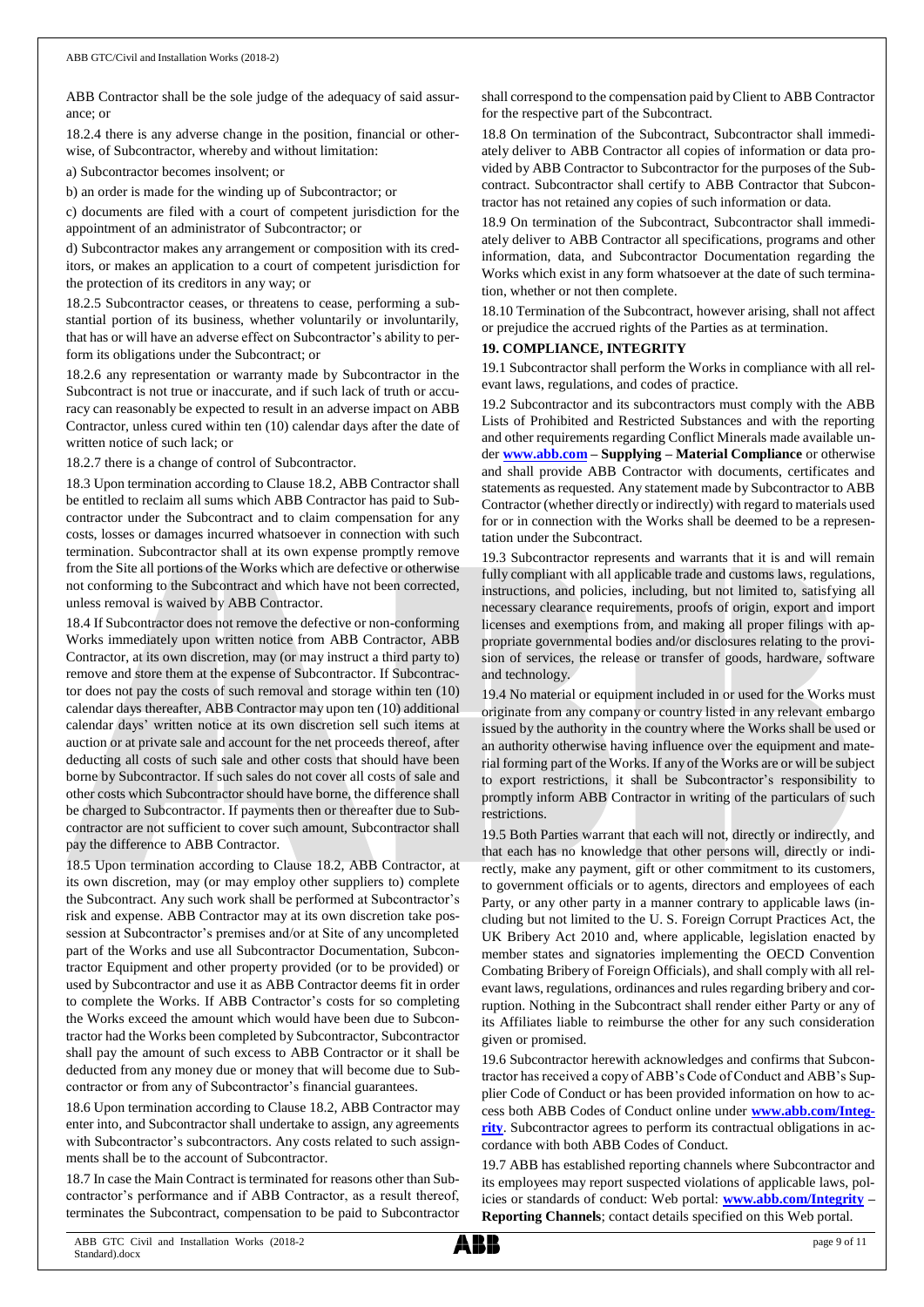19.8 Any violation of an obligation contained in this Clause 19 is a material breach of the Subcontract and entitles the other Party to terminate the Subcontract with immediate effect and without prejudice to any further rights or remedies available thereunder or at law. Notwithstanding anything to the contrary in the Subcontract, Subcontractor shall, without limitation, indemnify and hold harmless ABB Contractor from all liabilities, damages, costs or expenses incurred as a result of any such violation and/or termination of the Subcontract, or arising from export restrictions concealed by Subcontractor.

## **20. ASSIGNMENT AND SUBCONTRACTING**

20.1 Subcontractor shall neither assign, nor transfer, encumber nor subcontract the Subcontract, nor any parts thereof (including any monetary receivables from ABB Contractor) without prior written approval of ABB Contractor.

20.2 ABB Contractor may at its own discretion assign, transfer, encumber, subcontract or deal in any other manner with the Subcontract or parts thereof to its Affiliates.

#### **21. NOTICES AND COMMUNICATION**

21.1 Any notice shall be given in the language of the Subcontract by registered mail, courier, fax or by e-mail to the address of the relevant Party as stated in the Subcontract or to such other address as such Party may have notified in writing. E-mail and fax require written confirmation of the receiving Party.

21.2 ABB Contractor's and Subcontractor's representatives shall have weekly meetings at Site starting in the first week of execution of the Works at Site, or whenever requested by ABB Contractor, to discuss matters relating to the performance of the Works. Subcontractor shall ensure that its representatives attending such meetings are competent and authorised to discuss and decide such matters, and have available all information and documents which may be required. ABB Contractor's representative shall prepare minutes for every meeting and submit them to Subcontractor's representative for comments and approval. Subcontractor's representative shall reply to the draft minutes within seventy-two (72) hours of receipt, otherwise, ABB Contractor's draft minutes shall be deemed approved and final.

## **22. WAIVERS**

Failure to enforce or exercise any term of the Subcontract does not constitute a waiver of such term and does not affect the right later to enforce such or any other term therein contained.

## **23. GOVERNING LAW AND DISPUTE SETTLEMENT**

23.1 The Subcontract is governed by the laws of the country (and/or the state, as applicable) where ABB Contractor is registered, however under exclusion of its conflict of law rules and the United Nations Convention on International Sale of Goods.

23.2 If ABB Contractor and Subcontractor are registered in the same country, any dispute arising in connection with the Subcontract which cannot be settled amicably or by mediation shall be submitted for resolution to the jurisdiction of the competent courts at ABB Contractor's place of registration.

23.3 If ABB Contractor and Subcontractor are registered in different countries, any dispute arising in connection with the Subcontract which cannot be settled amicably or by mediation shall be finally settled under the Rules of Arbitration of the International Chamber of Commerce by three arbitrators appointed in accordance therewith. Place of arbitration shall be ABB Contractor's place of registration. The language of the proceedings and of the award shall be English. The decision of the arbitrators is final and binding upon both Parties, and neither Party may appeal for revision.

23.4 Subcontractor shall keep such contemporary records as may be necessary to substantiate any claim. Without admitting ABB Contractor's liability, ABB Contractor may at its own discretion, after receiving any claim notice from Subcontractor, monitor the record-keeping and instruct Subcontractor to keep further contemporary records. ABB

Contractor is entitled either itself or using such reputable and competent agents or representatives as it may authorize at its own discretion to audit the systems and retain records of Subcontractor specific to the Subcontract and Subcontractor shall ensure that ABB Contractor has similar rights to audit the systems and retain the records of any Subcontractor's subcontractors. No such audit or inspection shall relieve Subcontractor of liability or responsibility.

## **24. CONFIDENTIALITY, DATA SECURITY, DATA PROTECTION**

24.1 Subcontractor shall keep in strict confidence all ABB Contractor Data and any other information concerning ABB Contractor's or its Affiliates' business, their products and/or their technologies which Subcontractor obtains in connection with the Works to be performed (whether before or after acceptance of the Subcontract). Subcontractor shall restrict disclosure of such confidential material to such of its employees, agents or subcontractors or other third parties as need to know the same for the purpose of the performance of the Works to ABB Contractor. Subcontractor shall ensure that such employees, agents, subcontractors or other third parties are subject to and comply with the same obligations of confidentiality as applicable to Subcontractor and shall be liable for any unauthorized disclosures.

24.2 Subcontractor shall apply appropriate safeguards, adequate to the type of ABB Contractor Data to be protected, against the unauthorised access or disclosure of ABB Contractor Data and protect such ABB Contractor Data in accordance with the generally accepted standards of protection in the related industry, or in the same manner and to the same degree that it protects its own confidential and proprietary information – whichever standard is higher. Subcontractor may disclose confidential information to Permitted Additional Recipients (which means Subcontractor's authorised representatives, including auditors, counsels, consultants and advisors) provided always that (i) such information is disclosed on a strict need-to-know basis, and (ii) such Permitted Additional Recipients sign with Subcontractor a confidentiality agreement with terms substantially similar hereto or, where applicable, are required to comply with codes of professional conduct ensuring confidentiality of such information. Subcontractor shall comply with, and ensure that the Permitted Additional Recipients comply with, any security procedure, policy or standard provided to Subcontractor by ABB Contractor or any of its Affiliates from time to time, and in particular with the ABB Cyber Security Requirements for Suppliers as made available under **[www.abb.com/Supplying/Cybersecurity](http://www.abb.com/Supplying/Cybersecurity)**, or as otherwise set out in the Subcontract.

24.3 Subcontractor shall not (i) use ABB Contractor Data for any other purposes than for performing the Works, or (ii) reproduce the ABB Contractor Data in whole or in part in any form except as may be required by the respective contractual documents, or (iii) disclose ABB Contractor Data to any third party, except to Permitted Additional Recipients or with the prior written consent of ABB Contractor.

24.4 Subcontractor shall install and update at its own costs required adequate virus protection software and operating system security patches for all computers and software utilized in connection with providing the Works.

24.5 Subcontractor shall inform ABB Contractor without delay about suspicion of breaches of data security or other serious incidents or irregularities regarding any ABB Contractor Data.

24.6 Subcontractor agrees that ABB Contractor may provide any information received from Subcontractor to Affiliates of ABB Contractor and to third parties.

24.7 Protection of Personal Data

24.7.1 If ABB Contractor discloses Personal Data to Subcontractor, Subcontractor shall comply with all applicable data protection laws and regulations.

24.7.2 Subcontractor shall apply appropriate physical, technical and organizational measures to ensure a level of security of Personal Data appropriate to the respective risk and the ability to ensure the ongoing